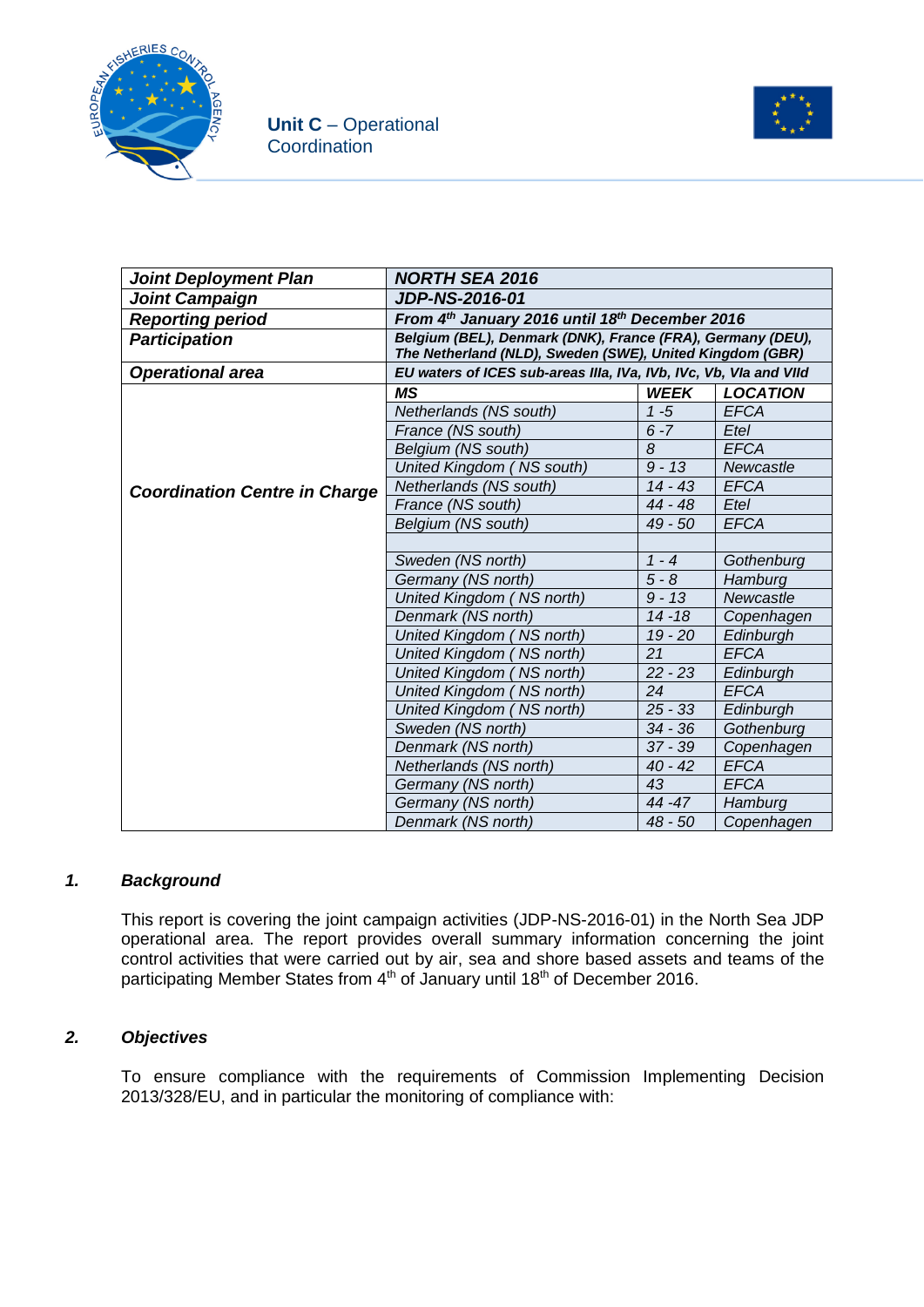- a) fishing opportunities management and specific associated conditions,
- b) reporting obligation applicable to fishing activities,
- c) high-grading ban and obligation to land all catches subject to quota.

#### *3. Summary of activity*

a) Inspections ashore

During this joint campaign reporting period 20.272 tonnes of cod, plaice and sole were inspected at landing. In total, there were 7281 inspections carried out ashore, including 5224 market inspections, with a total of 153 apparent infringements reported on 147 fishing vessels.

#### *Table 1: quantities of fish inspected ashore per species*

| <b>species</b> | quantity     |
|----------------|--------------|
| cod (COD)      | 15964 tonnes |
| plaice (PLE)   | 3976 tonnes  |
| sole (SOL)     | 332 tonnes   |

#### b) Inspections at sea

During this joint campaign reporting period 2.162 tonnes of cod, plaice and sole were monitored at sea. In total, there were 1153 inspections carried out at sea with 109 apparent infringements reported on 97 fishing vessels.

*Table 2: quantities of fish inspected at sea per species*

| <b>species</b> | quantity    |
|----------------|-------------|
| cod (COD)      | 359 tonnes  |
| plaice (PLE)   | 1391 tonnes |
| sole (SOL)     | 412 tonnes  |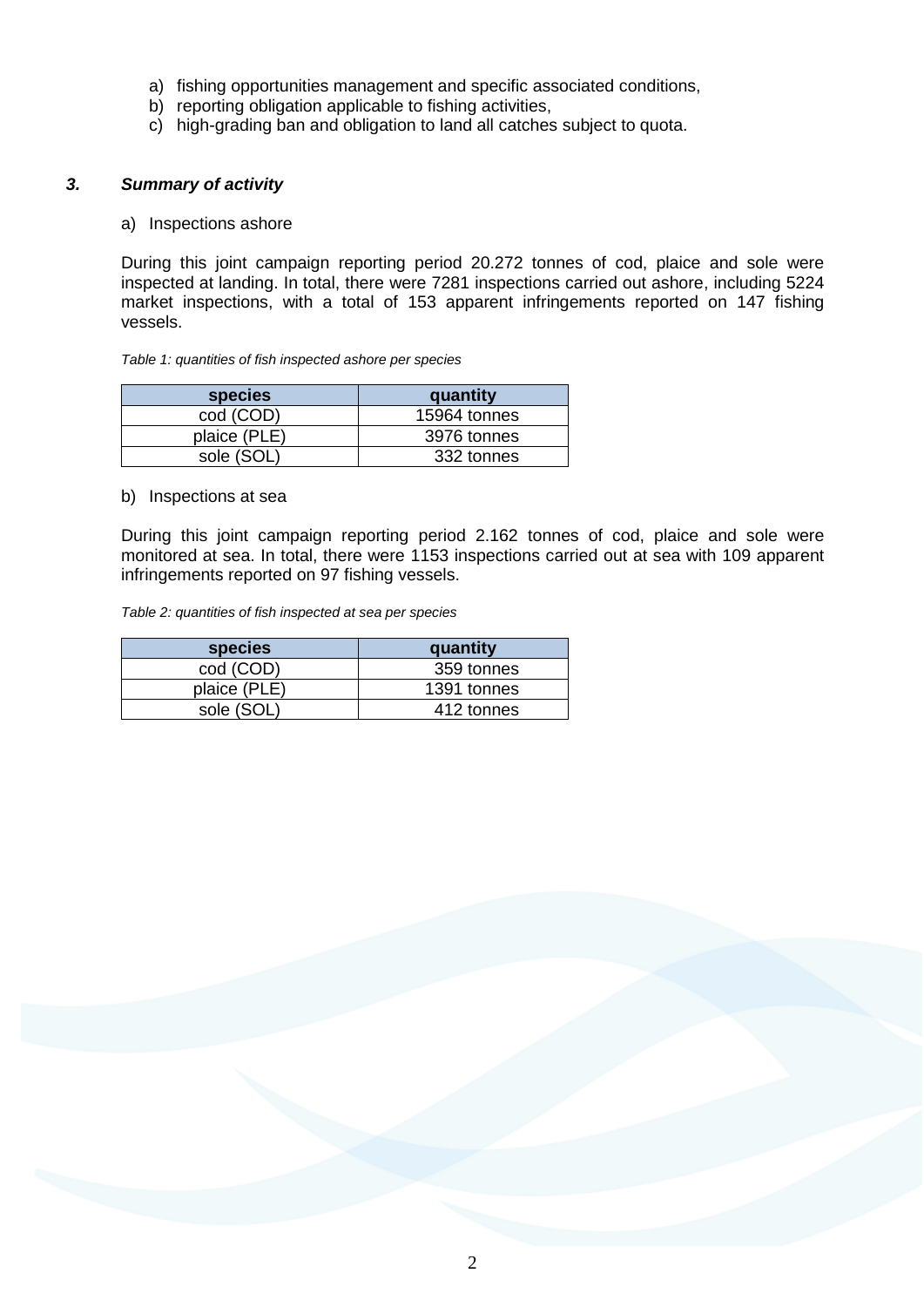# *ANNEX*

1

### *JDP-NS-2016-01 ACTIVITY RECORDS FOR THE REPORTING PERIOD*

## *A. DEPLOYED CONTROL MEANS*

|               |      | <b>FPV</b>                                     | Aircraft      | <b>Exchanges of Inspectors</b> |                           |                             |                           |  |
|---------------|------|------------------------------------------------|---------------|--------------------------------|---------------------------|-----------------------------|---------------------------|--|
|               |      | Days at sea                                    |               | Joint Teams at sea             |                           |                             | Mixed Teams ashore        |  |
|               | Core | Associated<br>(days with events <sup>1</sup> ) | No of Flights | Man-days<br><b>Deployed</b>    | Man-days<br><b>Hosted</b> | Man-days<br><b>Deployed</b> | Man-days<br><b>Hosted</b> |  |
| <b>TOTALS</b> | 484  | 1446                                           | 342           | 66                             | 66                        | 37                          | 37                        |  |

### B. *JOINT CONTROL ACTIVITIES CARRIED OUT*

|                        |                                       | <b>TOTALS</b> |
|------------------------|---------------------------------------|---------------|
|                        | Sightings reported by aircraft        | 3073          |
| <b>SURVEILLANCE</b>    | Sightings reported by FPV             | 3068          |
| <b>SEA ACTIVITIES</b>  | Number of inspections<br>by FPV       | 1153          |
|                        | Number of targeted inspections by FPV | 105           |
| <b>LAND ACTIVITIES</b> | Number of inspections<br>in MS        | 7281          |
|                        | Number of targeted inspections in MS  | 719           |
| <b>TRANSPORT</b>       | Number of inspections<br>in MS        | N             |

 $^{\rm 1}$  for associated FPV the day at sea information is provided on a basis of the total of days at sea for which at least one event *(sighting, inspection) was reported by an associated patrol vessels*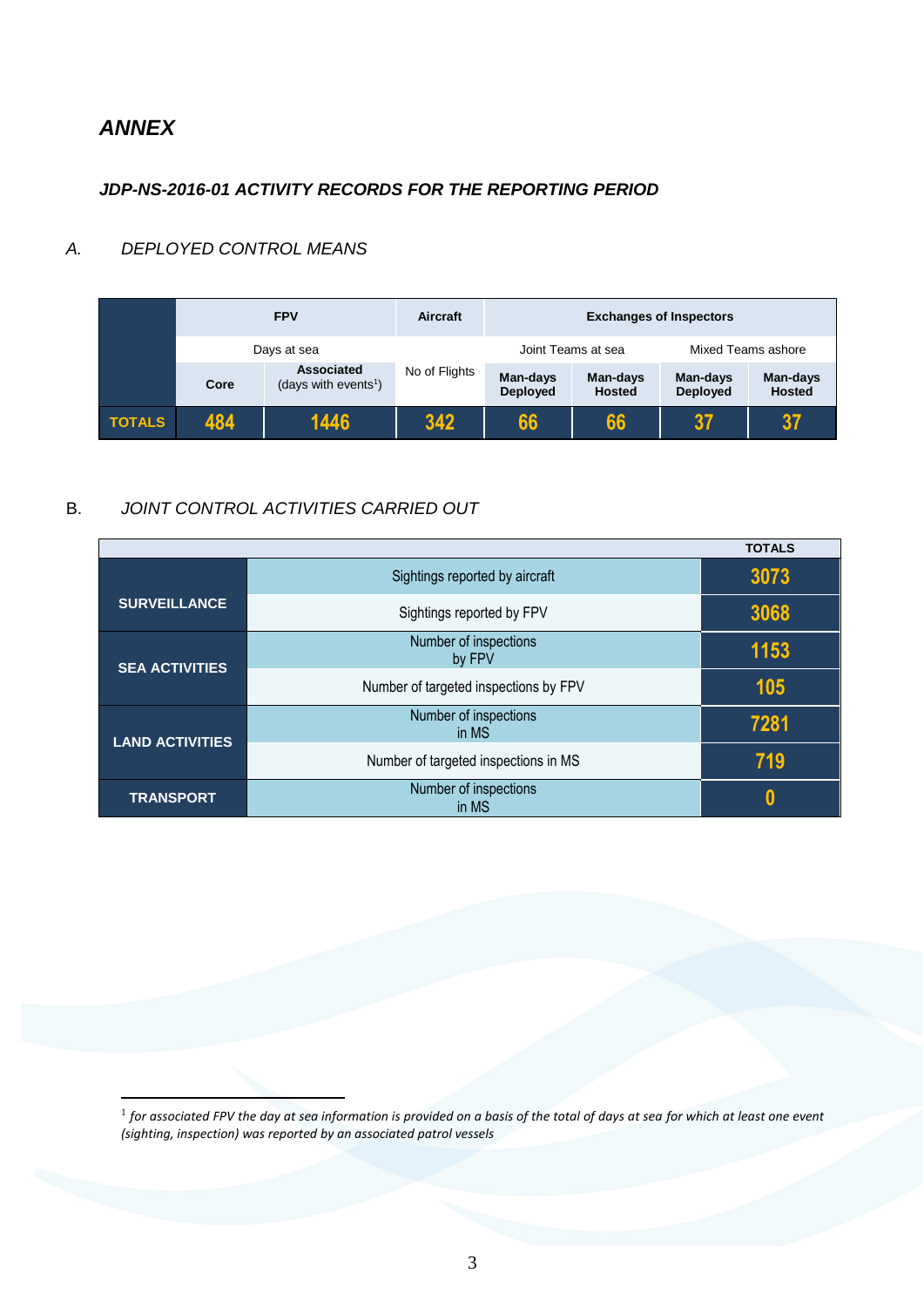# *C. RESULTS OF CONTROL ACTIVITIES*

|                  |                                                         | <b>Totals</b>  |
|------------------|---------------------------------------------------------|----------------|
|                  | Number of F/V inspected<br>by FS                        | 1153           |
|                  | Number of F/V<br>with detected infringement             | 97             |
| <b>SEA</b>       | % of inspected F/V with detected infringement           | 8.3%           |
|                  | <b>Total number of</b><br>infringements detected        | 109            |
|                  | Total number of targeted<br>inspections                 | 105            |
|                  | Total number of targeted inspections with infringements | $5\phantom{1}$ |
|                  | Number of F/V<br>inspected by FS                        | 7281           |
|                  | Number of F/V<br>with detected infringement             | 147            |
| <b>LAND</b>      | % of inspected F/V with detected infringement           | 2%             |
|                  | <b>Total number of</b><br>infringements detected        | 153            |
|                  | Total number of targeted<br>inspections                 | 719            |
|                  | Total number of targeted inspections with infringements | 7              |
|                  | Number of Transport<br>Inspections                      | $\bf{0}$       |
| <b>TRANSPORT</b> | Number of trucks with<br>detected infringement          | $\bf{0}$       |
|                  | % of inspected trucks with detected infringement        | n/a            |
|                  | <b>Total number of</b><br>infringements detected        | 0              |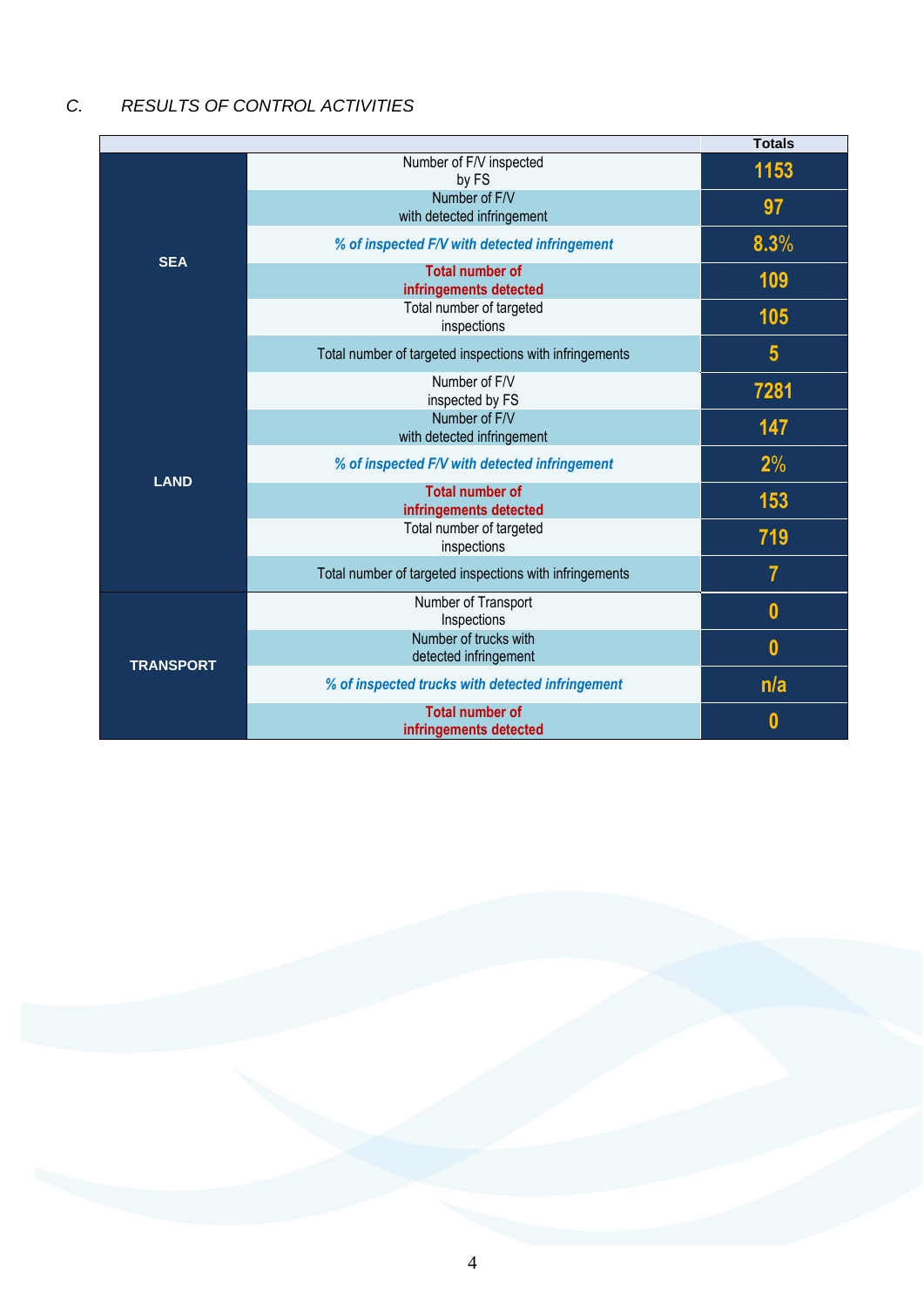## *D. TYPE OF INFRINGEMENTS DETECTED DURING THE JOINT CONTROL OPERATIONS*

| 01  | Not fulfilling of obligations to record and report catch or catch related data, including data to be<br>transmitted by satellite vessel monitoring system                                                                                                                                                                               | 139              |
|-----|-----------------------------------------------------------------------------------------------------------------------------------------------------------------------------------------------------------------------------------------------------------------------------------------------------------------------------------------|------------------|
| 011 | Failure to respect Effort Control Regime                                                                                                                                                                                                                                                                                                | 2                |
| 012 | Failure to comply with rules regarding trans-shipment or operations involving 2 or more vessels                                                                                                                                                                                                                                         |                  |
| 013 | Falsifying logbook, landing declarations, sales notes, transfer declaration, transport docs or failure to keep<br>or submit these documents, as required                                                                                                                                                                                | 91               |
| 014 | Tampering with VMS or non-functioning VMS                                                                                                                                                                                                                                                                                               | $\mathbf{3}$     |
| 015 | Operate without VMS, ERS or AIS system                                                                                                                                                                                                                                                                                                  | 11               |
| 016 | Failure to comply with notification provisions (Exit, Entry, landings, trans-shipments, catches, pre-<br>notification, etc.)                                                                                                                                                                                                            | 32               |
| 02  | Use of prohibited or non-compliant gear according to EU legislation                                                                                                                                                                                                                                                                     | 46               |
| 021 | Use of prohibited or non-compliant fishing gear                                                                                                                                                                                                                                                                                         | 46               |
| 022 | Use of prohibited fishing method                                                                                                                                                                                                                                                                                                        |                  |
| 03  | Falsification or concealing of markings, identity or registration                                                                                                                                                                                                                                                                       | $\overline{2}$   |
| 031 | Falsifying, deleting or concealing the markings, identity or registration of a fishing vessel                                                                                                                                                                                                                                           | 1                |
| 032 | Fishing gear with incorrect or no marks                                                                                                                                                                                                                                                                                                 | 1                |
| 04  | Concealing, tampering or disposal of evidence relating to an investigation                                                                                                                                                                                                                                                              | ٠                |
| 041 | Concealing, tampering or disposal of evidence relating to an investigation                                                                                                                                                                                                                                                              |                  |
| 05  | Taking on board, transhipping or landing of undersized fish in contravention of the legislation in<br>force                                                                                                                                                                                                                             | 17               |
| 051 | Taking on board, transhipping or landing of undersized fish in contravention of the legislation in force                                                                                                                                                                                                                                | 17               |
| 07  | Fishing without a valid licence, authorisation or permit issued by the flag State or the relevant<br>coastal State                                                                                                                                                                                                                      | 8                |
| 071 | Fishing without a valid licence, fishing permit or authorisation or with falsified documentation                                                                                                                                                                                                                                        | $\boldsymbol{8}$ |
| 08  | Fishing in a closed area or during a closed season, without or after attainment of a quota or beyond<br>a closed depth                                                                                                                                                                                                                  | 13               |
| 081 | Fishing in a closed area, closed season or beyond a close depth.                                                                                                                                                                                                                                                                        | 6                |
| 082 | Fishing without of after attainment of a quota                                                                                                                                                                                                                                                                                          |                  |
| 09  | Directed fishing for a stock which is subject to a moratorium or for which fishing is prohibited                                                                                                                                                                                                                                        |                  |
| 091 | Directed fishing for or retaining species subject to moratorium or for which fishing is prohibited                                                                                                                                                                                                                                      | 1                |
| 10  | Obstruction of work of officials in the exercise of their duties in inspecting for compliance with the<br>applicable conservation and management measures or the work of observers in the exercise of<br>their duties of observing compliance with the applicable Union rules                                                           |                  |
| 101 | Obstructing, intimidating, interfering with or otherwise preventing an official whilst conducting an inspection                                                                                                                                                                                                                         |                  |
| 102 | Absence or inappropriate pilot ladder                                                                                                                                                                                                                                                                                                   |                  |
| 103 | Obstructing, intimidating, interfering with or otherwise preventing the work of observers                                                                                                                                                                                                                                               |                  |
| 11  | Transshipping to or participating in joint fishing operations with, support or resupply of fishing<br>vessels identified as having engaged in IUU fishing under Regulation (EC) No 1005/2008, in<br>particular those included in the Union IUU vessel list or in the IUU vessel list of a regional fisheries<br>management organisation |                  |
| 111 | Transshipping to or participating in joint fishing operations with, support or re-supply of fishing vessels                                                                                                                                                                                                                             |                  |